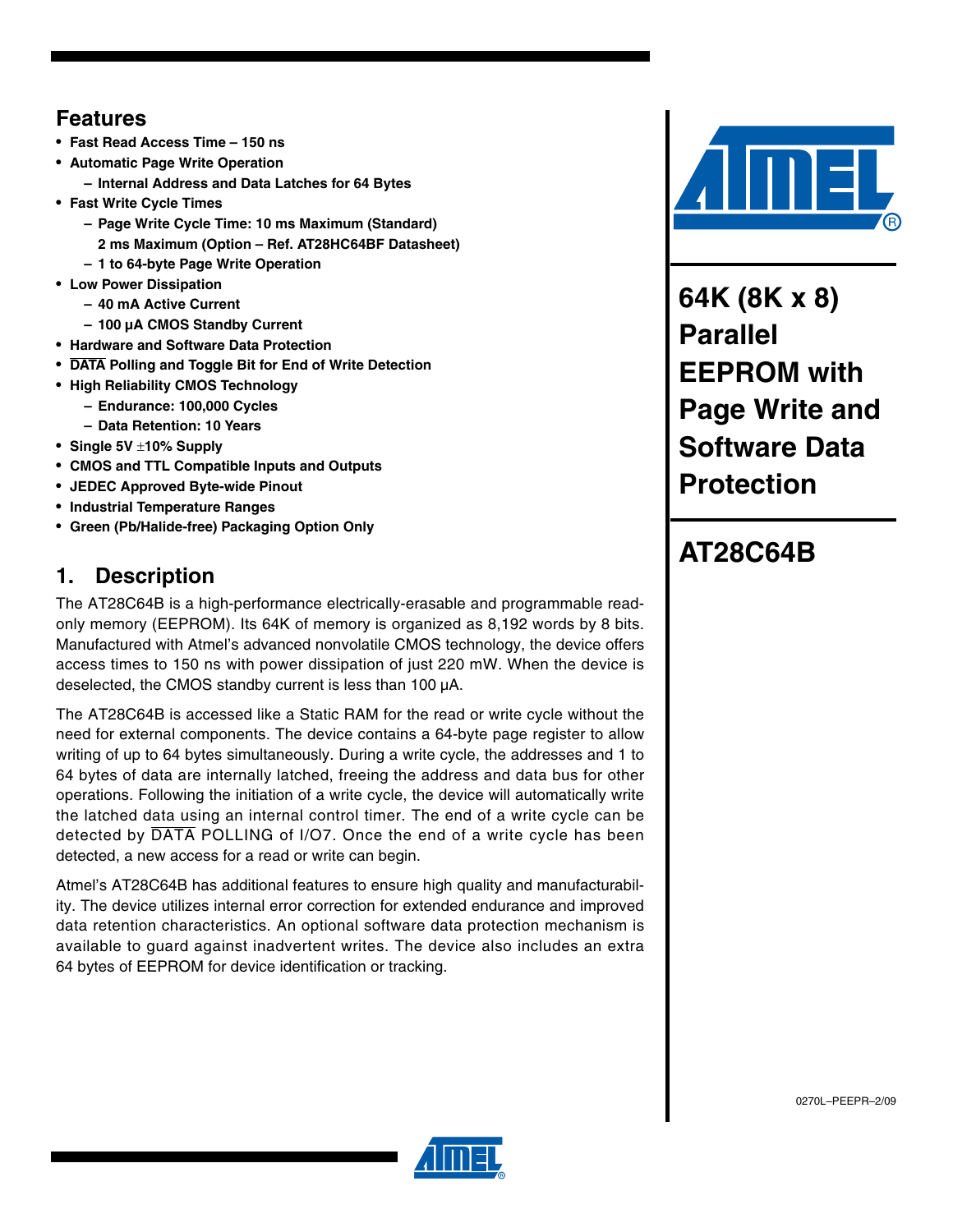

## **2. Pin Configurations**

| <b>Pin Name</b> | <b>Function</b>      |
|-----------------|----------------------|
| A0 - A12        | Addresses            |
| Œ               | Chip Enable          |
| <b>OE</b>       | <b>Output Enable</b> |
| <b>WE</b>       | Write Enable         |
| I/O0 - I/O7     | Data Inputs/Outputs  |
| <b>NC</b>       | No Connect           |
| DC              | Don't Connect        |

#### **2.2 32-lead PLCC Top View**



Note: PLCC package pins 1 and 17 are Don't Connect.

#### **2.1 28-lead PDIP, 28-lead SOIC Top View**



#### **2.3 28-lead TSOP Top View**



**2**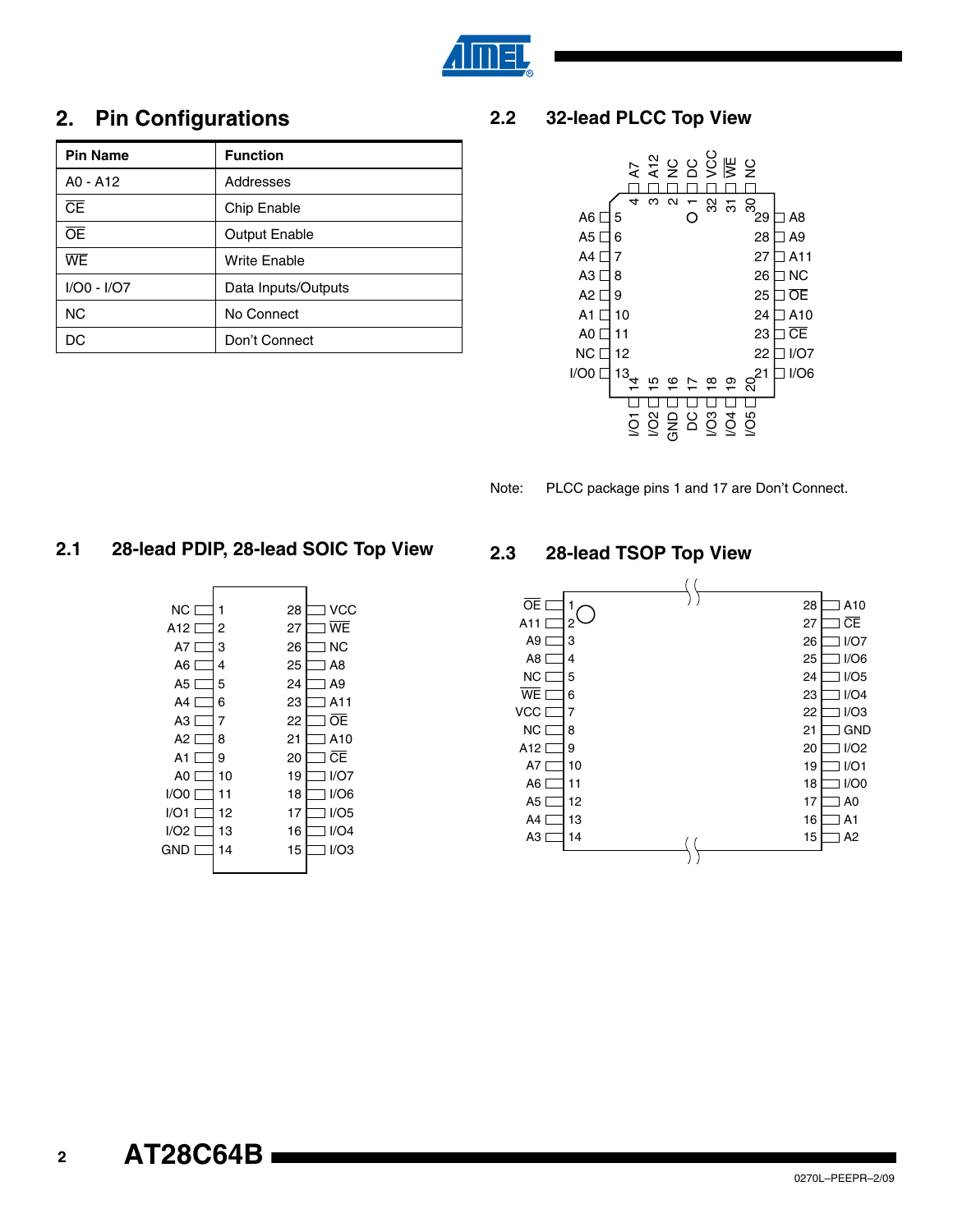#### **3. Block Diagram**



#### **4. Device Operation**

#### **4.1 Read**

The AT28C64B is accessed like a Static RAM. When CE and OE are low and WE is high, the data stored at the memory location determined by the address pins is asserted on the outputs. The outputs are put in the high-impedance state when either  $\overline{CE}$  or  $\overline{OE}$  is high. This dual line control gives designers flexibility in preventing bus contention in their systems.

#### **4.2 Byte Write**

A low pulse on the  $\overline{WE}$  or  $\overline{CE}$  input with  $\overline{CE}$  or  $\overline{WE}$  low (respectively) and  $\overline{OE}$  high initiates a write cycle. The address is latched on the falling edge of  $\overline{CE}$  or  $\overline{WE}$ , whichever occurs last. The data is latched by the first rising edge of  $\overline{\text{CE}}$  or  $\overline{\text{WE}}$ . Once a byte write has been started, it will automatically time itself to completion. Once a programming operation has been initiated and for the duration of  $t_{WC}$ , a read operation will effectively be a polling operation.

#### **4.3 Page Write**

The page write operation of the AT28C64B allows 1 to 64 bytes of data to be written into the device during a single internal programming period. A page write operation is initiated in the same manner as a byte write; after the first byte is written, it can then be followed by 1 to 63 additional bytes. Each successive byte must be loaded within 150 µs ( $t_{BIC}$ ) of the previous byte. If the  $t_{BLC}$  limit is exceeded, the AT28C64B will cease accepting data and commence the internal programming operation. All bytes during a page write operation must reside on the same page as defined by the state of the A6 to A12 inputs. For each  $\overline{\text{WE}}$  high to low transition during the page write operation, A6 to A12 must be the same.

The A0 to A5 inputs specify which bytes within the page are to be written. The bytes may be loaded in any order and may be altered within the same load period. Only bytes which are specified for writing will be written; unnecessary cycling of other bytes within the page does not occur.

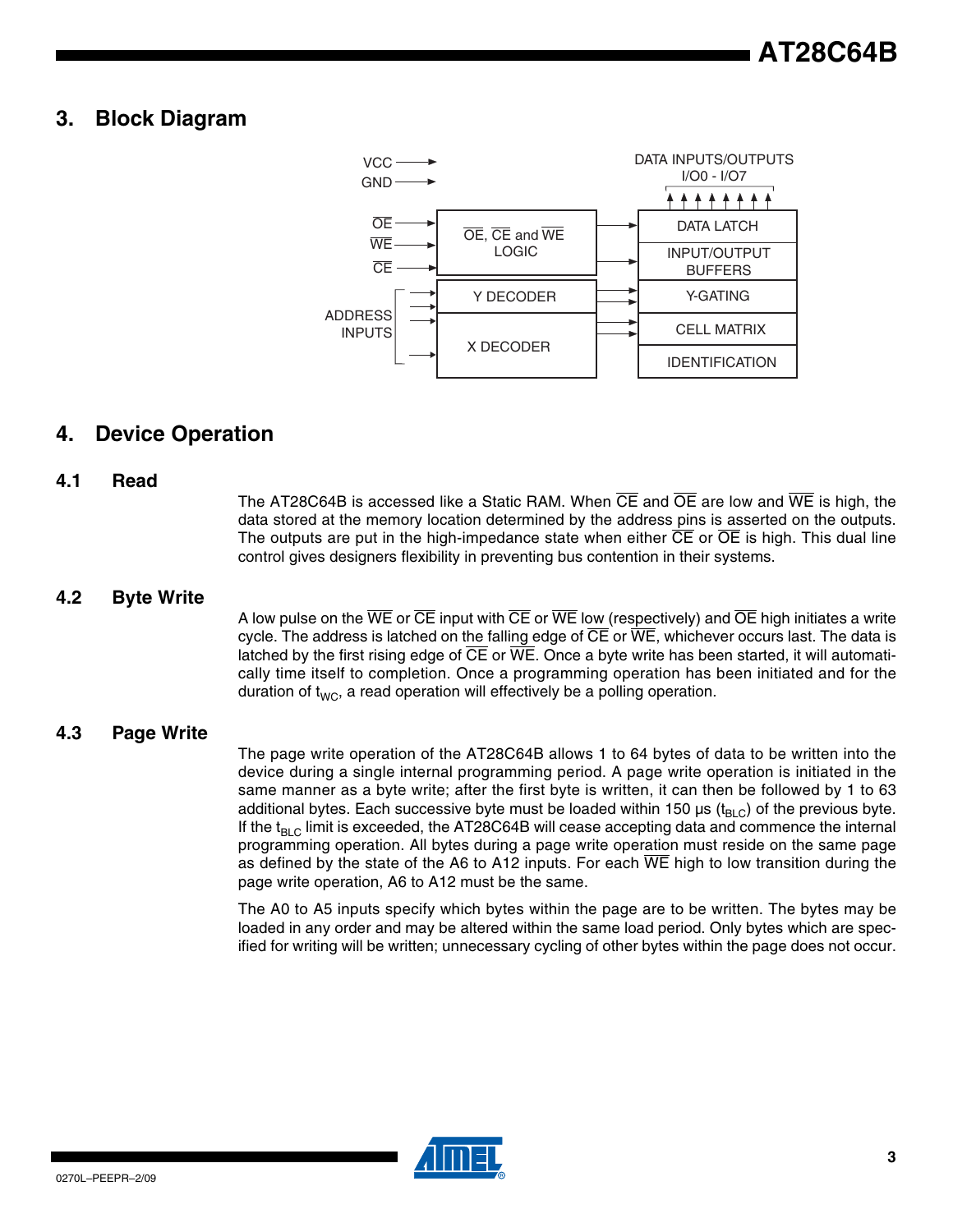

#### **4.4 DATA Polling**

The AT28C64B features DATA Polling to indicate the end of a write cycle. During a byte or page write cycle an attempted read of the last byte written will result in the complement of the written data to be presented on I/O7. Once the write cycle has been completed, true data is valid on all outputs, and the next write cycle may begin. DATA Polling may begin at any time during the write cycle.

#### **4.5 Toggle Bit**

In addition to DATA Polling, the AT28C64B provides another method for determining the end of a write cycle. During the write operation, successive attempts to read data from the device will result in I/O6 toggling between one and zero. Once the write has completed, I/O6 will stop toggling, and valid data will be read. Toggle bit reading may begin at any time during the write cycle.

#### **4.6 Data Protection**

If precautions are not taken, inadvertent writes may occur during transitions of the host system power supply. Atmel<sup>®</sup> has incorporated both hardware and software features that will protect the memory against inadvertent writes.

#### **4.6.1 Hardware Data Protection**

Hardware features protect against inadvertent writes to the AT28C64B in the following ways: (a)  $V_{\text{CC}}$  sense – if  $V_{\text{CC}}$  is below 3.8 V (typical), the write function is inhibited; (b)  $V_{\text{CC}}$  power-on delay – once  $V_{CC}$  has reached 3.8 V, the device will automatically time out 5 ms (typical) before allowing a write; (c) write inhibit – holding any one of  $\overline{OE}$  low,  $\overline{CE}$  high, or  $\overline{WE}$  high inhibits write cycles; and (d) noise filter – pulses of less than 15 ns (typical) on the  $\overline{\text{WE}}$  or  $\overline{\text{CE}}$  inputs will not initiate a write cycle.

#### **4.6.2 Software Data Protection**

A software controlled data protection feature has been implemented on the AT28C64B. When enabled, the software data protection (SDP), will prevent inadvertent writes. The SDP feature may be enabled or disabled by the user; the AT28C64B is shipped from Atmel with SDP disabled.

SDP is enabled by the user issuing a series of three write commands in which three specific bytes of data are written to three specific addresses (see "Software Data Protection Algorithms" on [page 10](#page-9-0)). After writing the 3-byte command sequence and waiting  $t_{\text{WC}}$ , the entire AT28C64B will be protected against inadvertent writes. It should be noted that even after SDP is enabled, the user may still perform a byte or page write to the AT28C64B by preceding the data to be written by the same 3-byte command sequence used to enable SDP.

Once set, SDP remains active unless the disable command sequence is issued. Power transitions do not disable SDP, and SDP protects the AT28C64B during power-up and power-down conditions. All command sequences must conform to the page write timing specifications. The data in the enable and disable command sequences is not actually written into the device; their addresses may still be written with user data in either a byte or page write operation.

After setting SDP, any attempt to write to the device without the 3-byte command sequence will start the internal write timers. No data will be written to the device. However, for the duration of  $t_{WC}$ , read operations will effectively be polling operations.

#### **4.7 Device Identification**

An extra 64 bytes of EEPROM memory are available to the user for device identification. By raising A9 to 12V  $\pm$ 0.5V and using address locations 1FC0H to 1FFFH, the additional bytes may be written to or read from in the same manner as the regular memory array.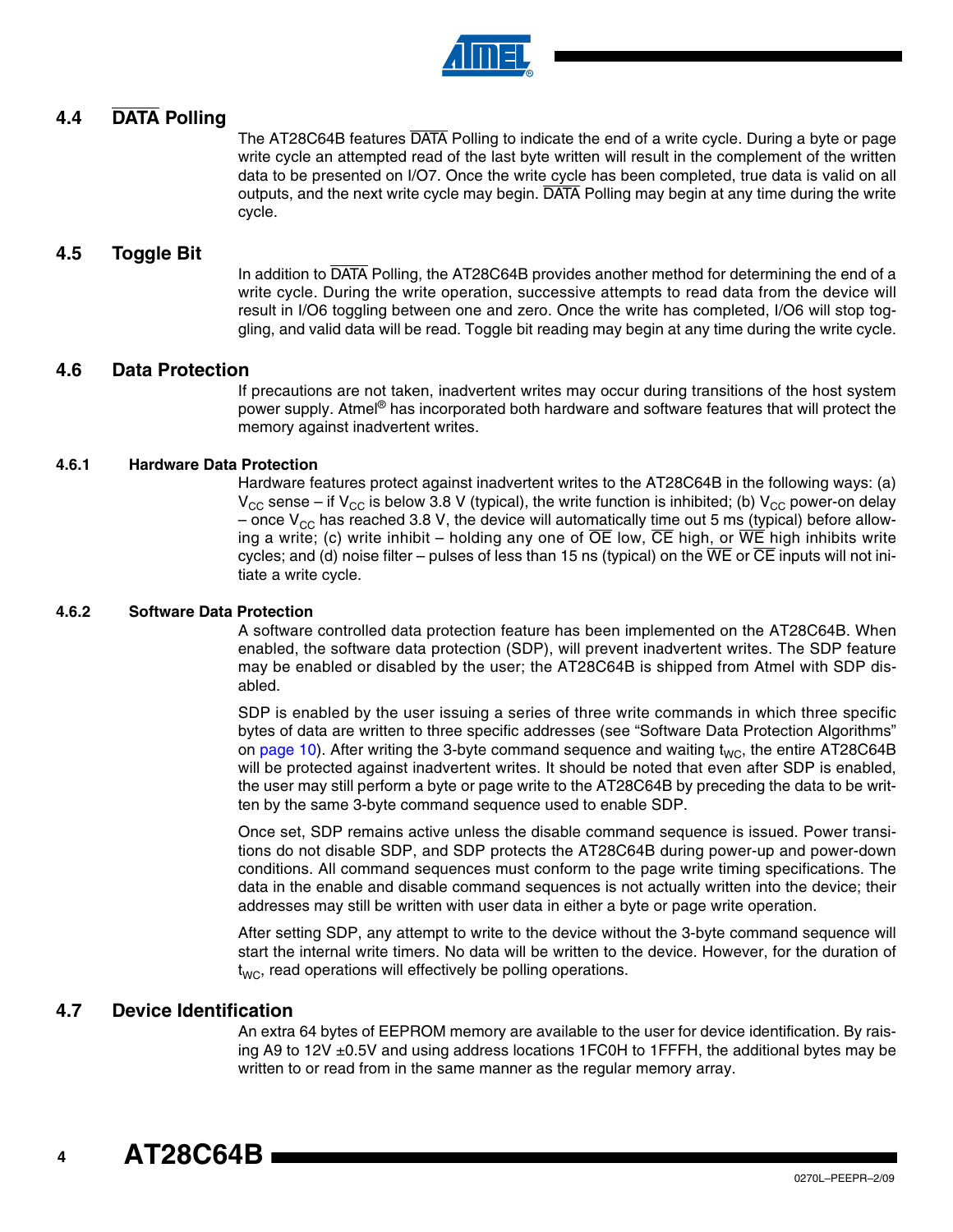# **AT28C64B**

## **5. DC and AC Operating Range**

|                              | AT28C64B-15   |
|------------------------------|---------------|
| Operating Temperature (Case) | -40°C - 85°C  |
| V <sub>CC</sub> Power Supply | $5V \pm 10\%$ |

#### **6. Operating Modes**

| <b>Mode</b>           | CE              | <b>OE</b>                  | <b>WE</b>       | I/O       |
|-----------------------|-----------------|----------------------------|-----------------|-----------|
| Read                  | $V_{IL}$        | $V_{IL}$                   | $V_{\text{IH}}$ | $D_{OUT}$ |
| Write <sup>(2)</sup>  | $V_{IL}$        | $V_{\text{IH}}$            | $V_{IL}$        | $D_{IN}$  |
| Standby/Write Inhibit | $V_{\text{IH}}$ | $X^{(1)}$                  | X               | High Z    |
| Write Inhibit         | х               | x                          | $V_{\text{IH}}$ |           |
| Write Inhibit         | Χ               | $V_{IL}$                   | х               |           |
| <b>Output Disable</b> | х               | $\mathsf{V}_{\mathsf{IH}}$ | x               | High Z    |
| Chip Erase            | $V_{IL}$        | $V_H^{(3)}$                | $V_{IL}$        | High Z    |

<span id="page-4-1"></span><span id="page-4-0"></span>Notes: 1. X can be  $V_{IL}$  or  $V_{IH}$ .

2. [See "AC Write Waveforms" on page 8.](#page-7-0)

3.  $V_H = 12.0V \pm 0.5V$ .

## <span id="page-4-2"></span>**7. Absolute Maximum Ratings\***

| All Input Voltages<br>(including NC Pins) |
|-------------------------------------------|
| <b>All Output Voltages</b>                |
| Voltage on OE and A9                      |

\*NOTICE: Stresses beyond those listed under "Absolute Maximum Ratings" may cause permanent damage to the device. This is a stress rating only and functional operation of the device at these or any other conditions beyond those indicated in the operational sections of this specification is not implied. Exposure to absolute maximum rating conditions for extended periods may affect device reliability

## **8. DC Characteristics**

| Symbol          | <b>Parameter</b>                     | <b>Condition</b>                                                 | <b>Min</b> | <b>Max</b> | <b>Units</b> |
|-----------------|--------------------------------------|------------------------------------------------------------------|------------|------------|--------------|
| $I_{LI}$        | Input Load Current                   | $V_{IN}$ = 0V to $V_{CC}$ + 1V                                   |            | 10         | μA           |
| $I_{LO}$        | Output Leakage Current               | $V_{\text{U}\Omega}$ = 0V to $V_{\text{CC}}$                     |            | 10         | μA           |
| $I_{SB1}$       | V <sub>CC</sub> Standby Current CMOS | $\overline{CE}$ = V <sub>CC</sub> - 0.3V to V <sub>CC</sub> + 1V |            | 100        | μA           |
| $I_{SB2}$       | V <sub>CC</sub> Standby Current TTL  | $\overline{CE}$ = 2.0V to V <sub>CC</sub> + 1V                   |            | 2          | mA           |
| $I_{\rm CC}$    | $V_{CC}$ Active Current              | $f = 5$ MHz; $I_{\text{OUT}} = 0$ mA                             |            | 40         | mA           |
| $V_{IL}$        | Input Low Voltage                    |                                                                  |            | 0.8        | ν            |
| V <sub>IH</sub> | Input High Voltage                   |                                                                  | 2.0        |            | v            |
| $V_{OL}$        | Output Low Voltage                   | $I_{\text{OI}} = 2.1 \text{ mA}$                                 |            | 0.40       | v            |
| $V_{OH}$        | Output High Voltage                  | $I_{OH} = -400 \mu A$                                            | 2.4        |            | ν            |

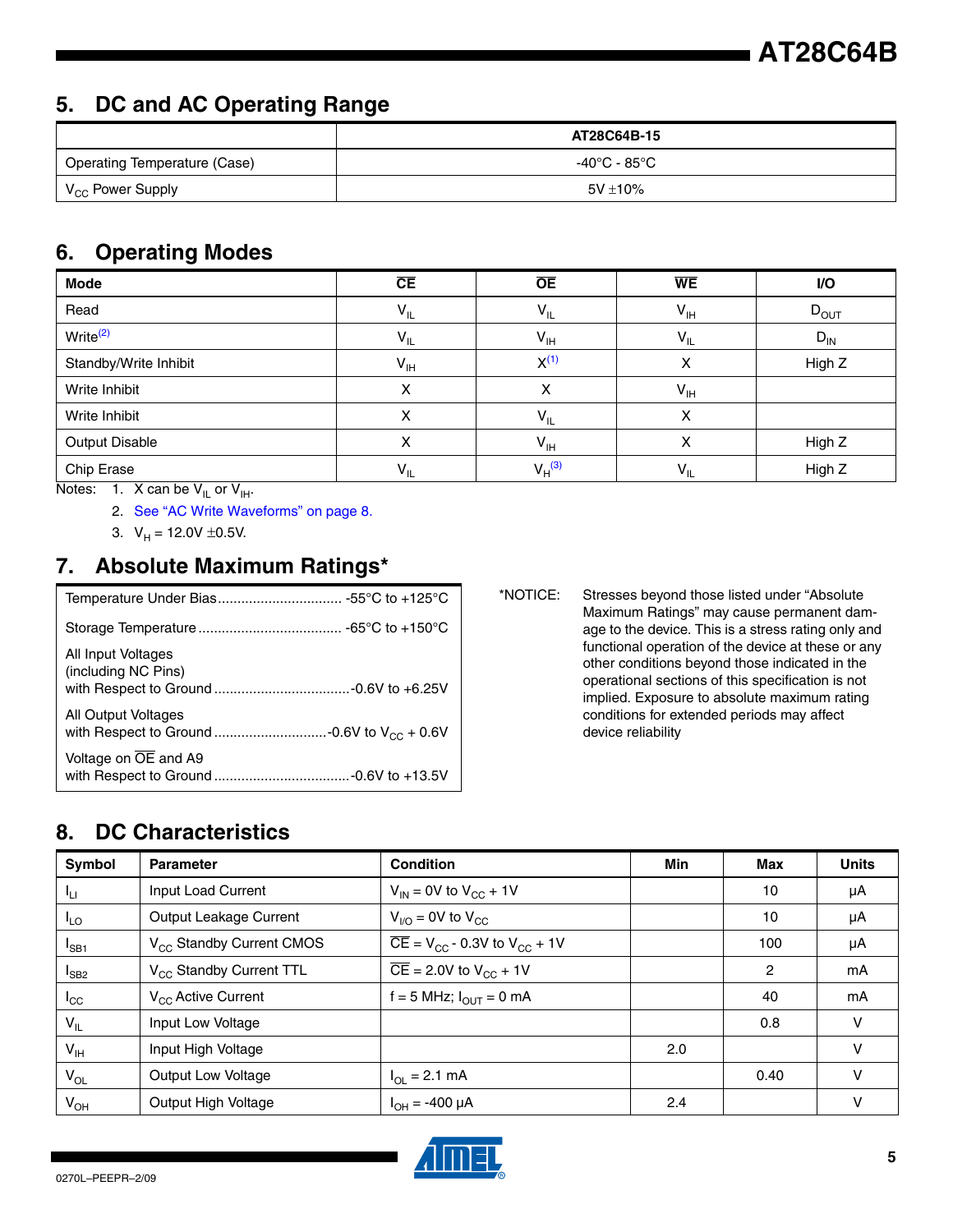

## <span id="page-5-4"></span>**9. AC Read Characteristics**

|                             |                                                                 | AT28C64B-15 |     |              |
|-----------------------------|-----------------------------------------------------------------|-------------|-----|--------------|
| Symbol                      | <b>Parameter</b>                                                | Min         | Max | <b>Units</b> |
| $\mathfrak{t}_{\text{ACC}}$ | Address to Output Delay                                         |             | 150 | ns           |
| $t_{CE}$ <sup>(1)</sup>     | CE to Output Delay                                              |             | 150 | ns           |
| $t_{OE}$ <sup>(2)</sup>     | OE to Output Delay                                              | 0           | 70  | ns           |
| $t_{DF}$ (3)(4)             | CE or OE to Output Float                                        | 0           | 50  | ns           |
| $t_{OH}$                    | Output Hold from OE, CE or Address, whichever<br>occurred first | 0           |     | ns           |

## **10. AC Read Waveforms**<sup>[\(1\)](#page-5-2)[\(2\)](#page-5-0)[\(3\)](#page-5-1)[\(4\)](#page-5-3)</sup>



- <span id="page-5-3"></span><span id="page-5-2"></span><span id="page-5-1"></span><span id="page-5-0"></span>Notes: 1.  $\overline{CE}$  may be delayed up to  $t_{ACC}$  -  $t_{CE}$  after the address transition without impact on  $t_{ACC}$ .
	- 2.  $\overline{OE}$  may be delayed up to t<sub>CE</sub> t<sub>OE</sub> after the falling edge of  $\overline{CE}$  without impact on t<sub>CE</sub> or by t<sub>ACC</sub> t<sub>OE</sub> after an address change without impact on  $t_{\text{ACC}}$ .
	- 3.  $t_{DF}$  is specified from  $\overline{OE}$  or  $\overline{CE}$  whichever occurs first (C<sub>L</sub> = 5 pF).
	- 4. This parameter is characterized and is not 100% tested.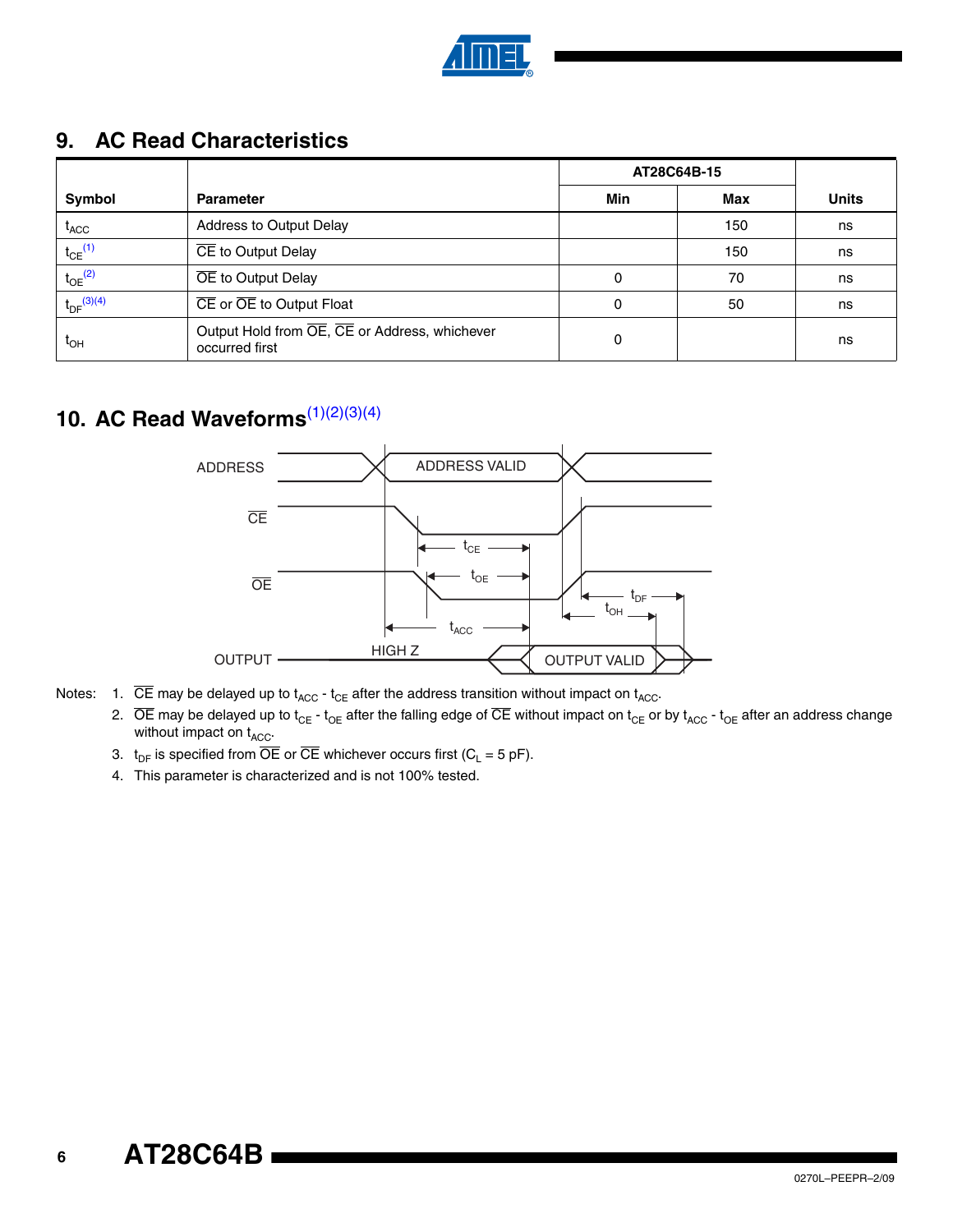## **11. Input Test Waveforms and Measurement Level**



#### **12. Output Test Load**



#### **13. Pin Capacitance**

 $f = 1$  MHz, T =  $25^{\circ}C^{(1)}$  $25^{\circ}C^{(1)}$  $25^{\circ}C^{(1)}$ 

| Symbol                      | <b>Typ</b> | Max | <b>Units</b> | <b>Conditions</b>     |
|-----------------------------|------------|-----|--------------|-----------------------|
| $v_{\text{IN}}$             |            |     | рF           | $V_{IN} = 0V$         |
| $\mathsf{v}_{\mathsf{OUT}}$ |            | . . | рF           | $V_{\text{OUT}} = 0V$ |

<span id="page-6-0"></span>Note: 1. This parameter is characterized and is not 100% tested.

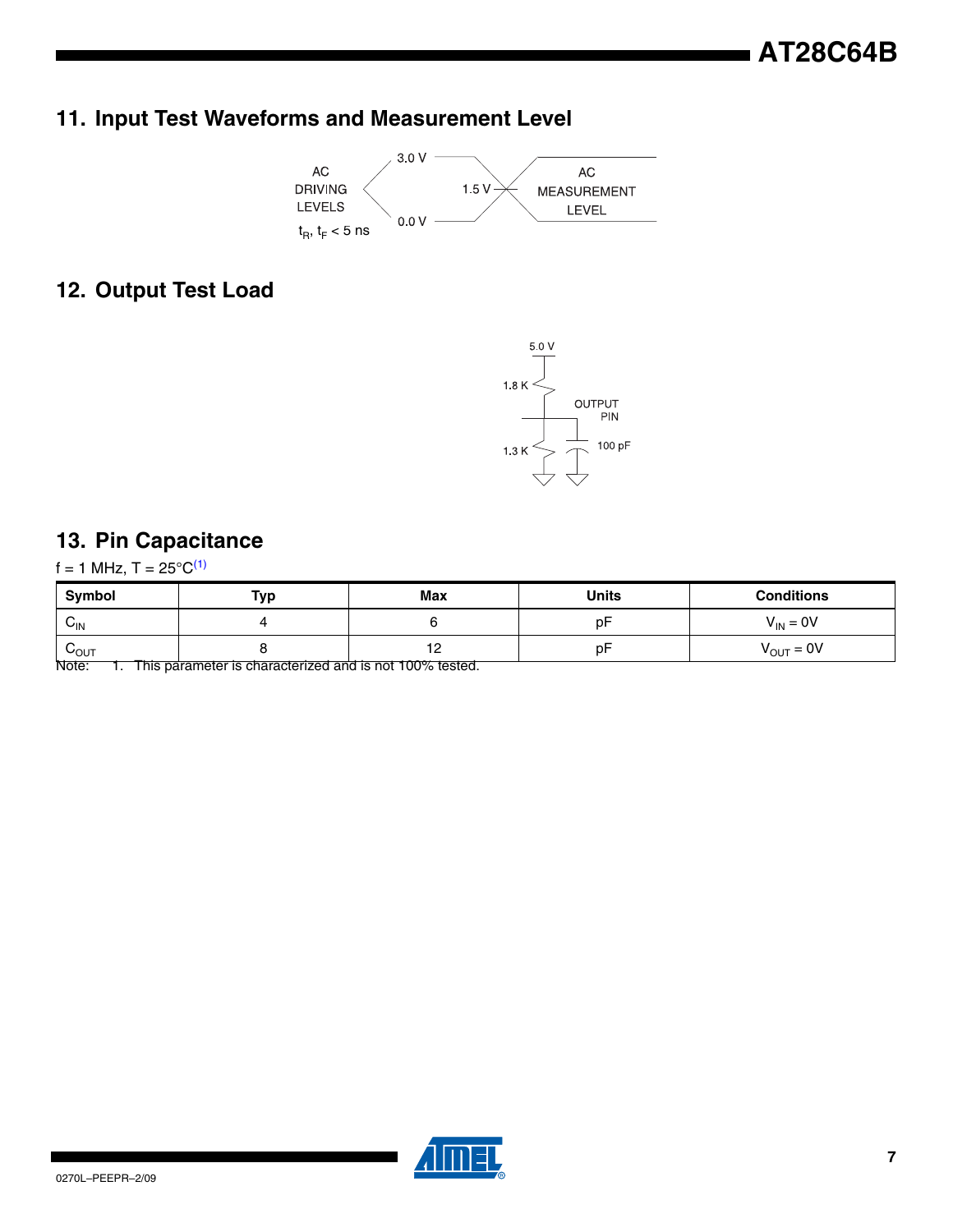

## **14. AC Write Characteristics**

| Symbol                     | <b>Parameter</b>                                                       | Min | Max | <b>Units</b> |
|----------------------------|------------------------------------------------------------------------|-----|-----|--------------|
| $t_{AS}$ , $t_{OES}$       | Address, OE Setup Time                                                 | 0   |     | ns           |
| $t_{AH}$                   | Address Hold Time                                                      | 50  |     | ns           |
| $t_{CS}$                   | Chip Select Setup Time                                                 | 0   |     | ns           |
| $t_{CH}$                   | Chip Select Hold Time                                                  | 0   |     | ns           |
| $\mathfrak{r}_{\text{WP}}$ | Write Pulse Width ( $\overline{\text{WE}}$ or $\overline{\text{CE}}$ ) | 100 |     | ns           |
| $t_{DS}$                   | Data Setup Time                                                        | 50  |     | ns           |
| $t_{DH}$ , $t_{OEH}$       | Data, OE Hold Time                                                     | 0   |     | ns           |

## <span id="page-7-0"></span>**15. AC Write Waveforms**

#### **15.1 WE Controlled**



## **15.2 CE Controlled**

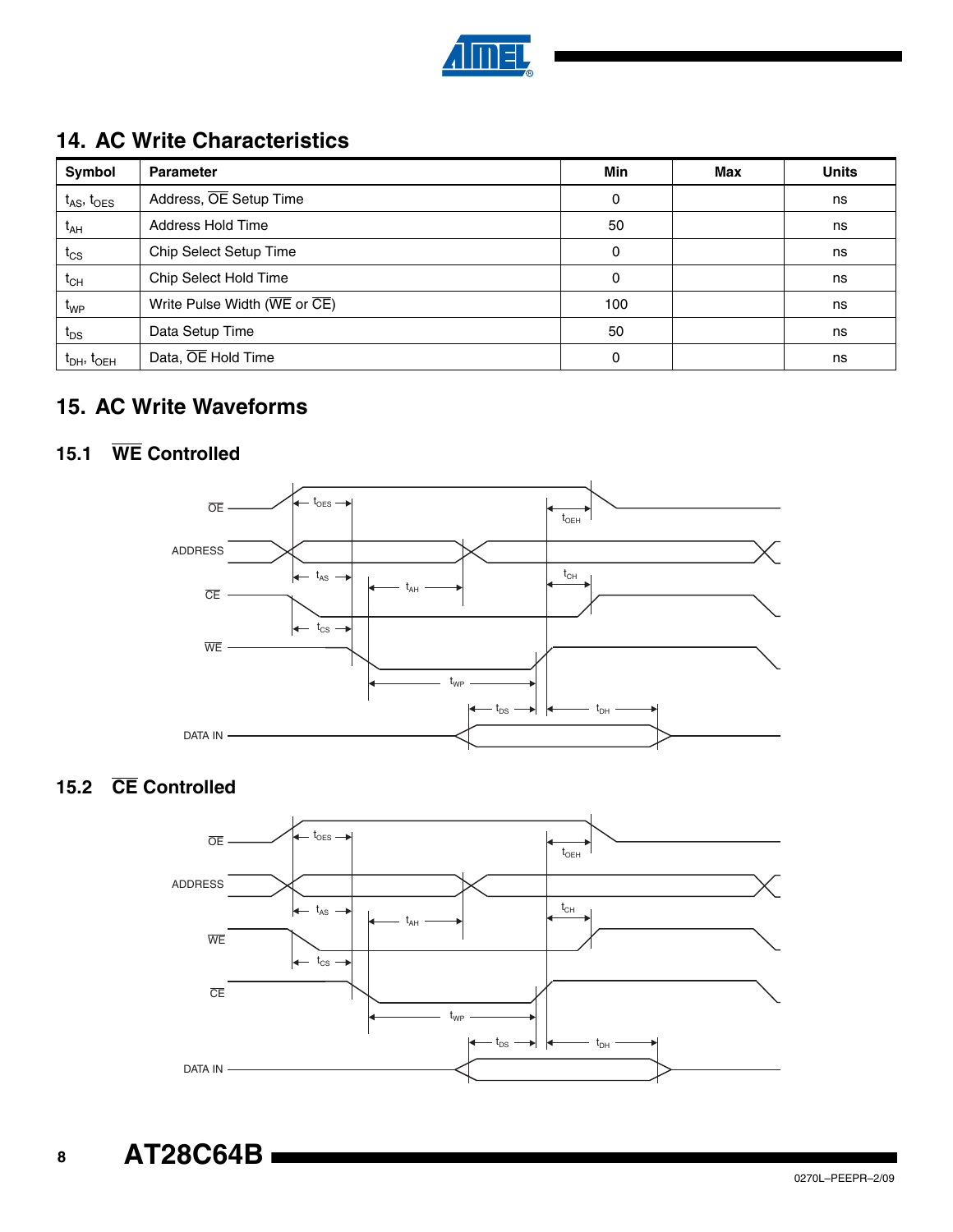## **16. Page Mode Characteristics**

| Symbol                         | <b>Parameter</b>                                                | Min          | Max | <b>Units</b> |
|--------------------------------|-----------------------------------------------------------------|--------------|-----|--------------|
| $t_{\mathsf{WC}}$              | Write Cycle Time                                                |              | 10  | ms           |
| $t_{\mathsf{WC}}$              | Write Cycle Time (option available - Ref. AT28HC64BF datasheet) |              | 2   | ms           |
| $t_{AS}$                       | <b>Address Setup Time</b>                                       | $\mathbf{0}$ |     | ns           |
| $t_{AH}$                       | Address Hold Time                                               | 50           |     | ns           |
| $t_{DS}$                       | Data Setup Time                                                 | 50           |     | ns           |
| $t_{DH}$                       | Data Hold Time                                                  | 0            |     | ns           |
| $t_{WP}$                       | Write Pulse Width                                               | 100          |     | ns           |
| $t_{\scriptstyle\textrm{BLC}}$ | <b>Byte Load Cycle Time</b>                                     |              | 150 | μs           |
| $\mathfrak{r}_{\text{WPH}}$    | Write Pulse Width High                                          | 50           |     | ns           |

# **17. Page Mode Write Waveforms**[\(1\)](#page-8-0)[\(2\)](#page-8-1)



- <span id="page-8-1"></span><span id="page-8-0"></span>Notes: 1. A6 through A12 must specify the same page address during each high to low transition of  $\overline{WE}$  (or  $\overline{CE}$ ).
	- 2.  $\overline{OE}$  must be high only when  $\overline{WE}$  and  $\overline{CE}$  are both low.

## **18. Chip Erase Waveforms**

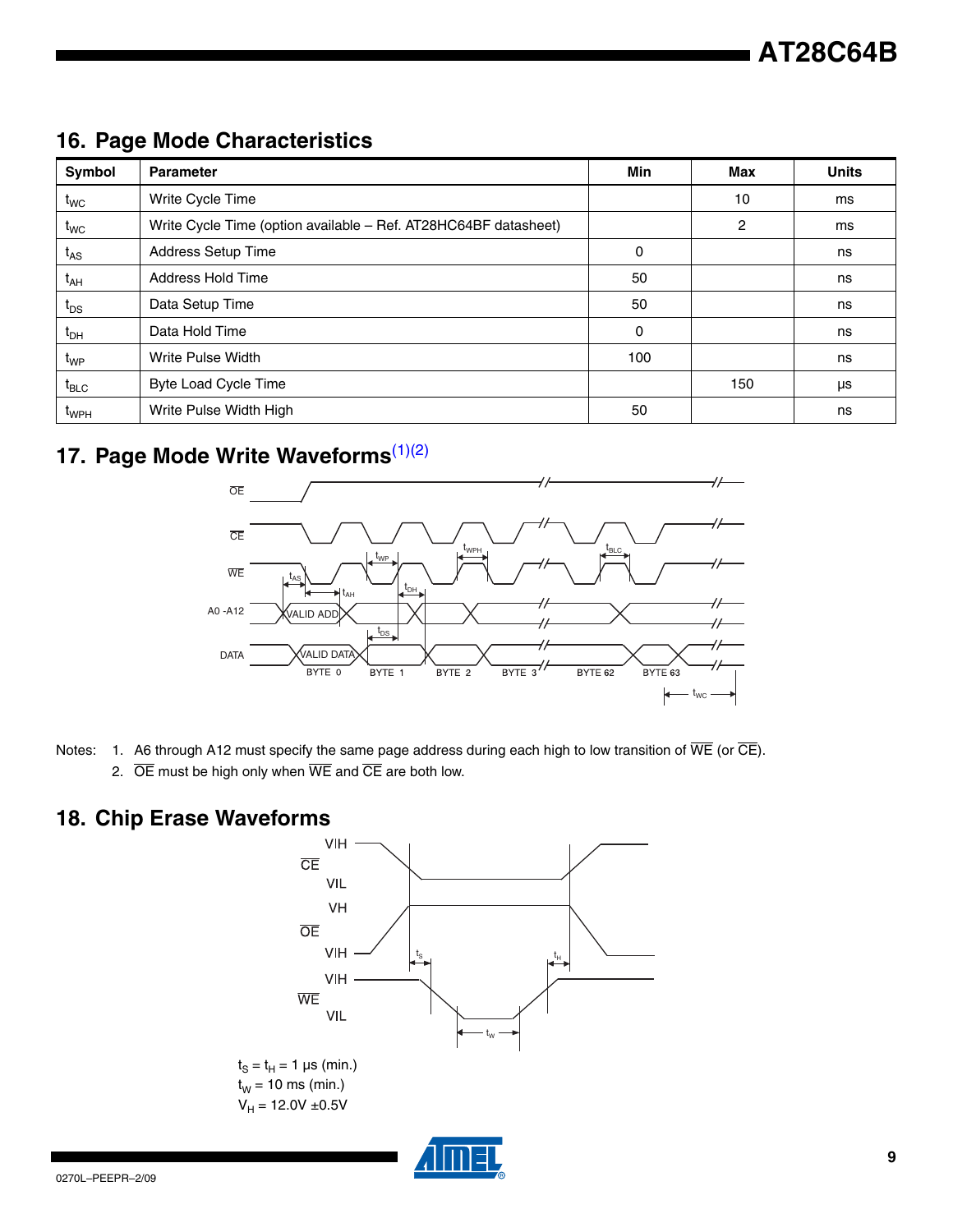

**19. Software Data Protection Enable Algorithm**[\(1\)](#page-9-1)



- Notes: 1. Data Format: I/O7 I/O0 (Hex); Address Format: A12 - A0 (Hex).
	- 2. Write Protect state will be activated at end of write even if no other data is loaded.
	- 3. Write Protect state will be deactivated at end of write period even if no other data is loaded.
	- 4. 1 to 64 bytes of data are loaded.

<span id="page-9-0"></span>**20. Software Data Protection Disable Algorithm**[\(1\)](#page-9-1)



<span id="page-9-1"></span>Notes: 1. Data Format: I/O7 - I/O0 (Hex); Address Format: A12 - A0 (Hex).

- 2. Write Protect state will be activated at end of write even if no other data is loaded.
- 3. Write Protect state will be deactivated at end of write period even if no other data is loaded.
- 4. 1 to 64 bytes of data are loaded.

#### **21. Software Protected Write Cycle Waveforms**[\(1\)](#page-9-2)[\(2\)](#page-9-3)



- <span id="page-9-3"></span><span id="page-9-2"></span>Notes: 1. A6 through A12 must specify the same page address during each high to low transition of  $\overline{WE}$  (or  $\overline{CE}$ ) after the software code has been entered.
	- 2.  $\overline{OE}$  must be high only when  $\overline{WE}$  and  $\overline{CE}$  are both low.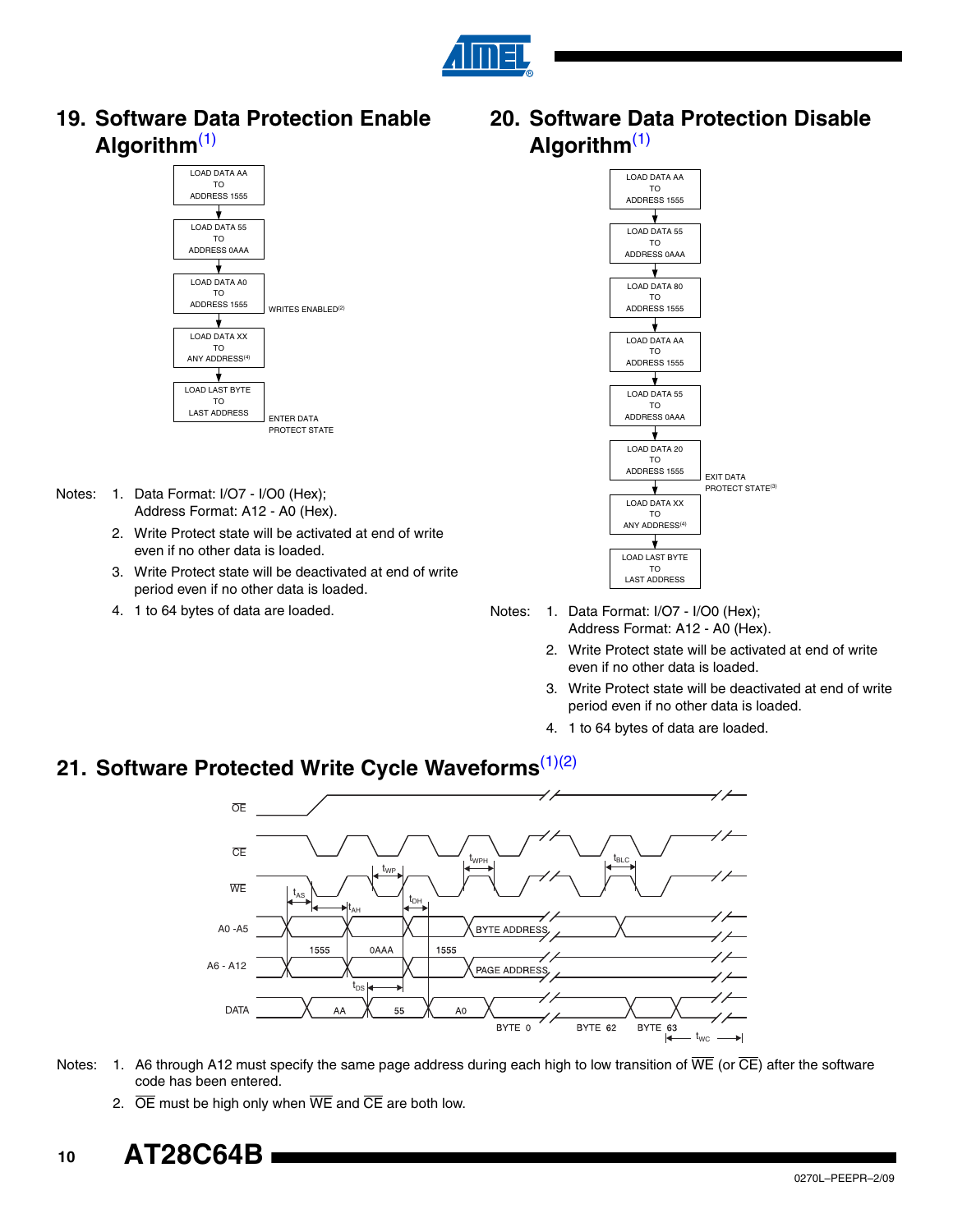## **22. Data Polling Characteristics**[\(1\)](#page-10-0)

| Symbol                       | <b>Parameter</b>                                                                                                                                                                                                                                                                                                                                                          | Min | <b>Typ</b> | <b>Max</b> | <b>Units</b> |
|------------------------------|---------------------------------------------------------------------------------------------------------------------------------------------------------------------------------------------------------------------------------------------------------------------------------------------------------------------------------------------------------------------------|-----|------------|------------|--------------|
| $t_{\sf DH}$                 | Data Hold Time                                                                                                                                                                                                                                                                                                                                                            |     |            |            | ns           |
| <sup>L</sup> OEH             | OE Hold Time                                                                                                                                                                                                                                                                                                                                                              |     |            |            | ns           |
| $t_{OE}$                     | $\overline{OE}$ to Output Delay <sup>(1)</sup>                                                                                                                                                                                                                                                                                                                            |     |            |            | ns           |
| $\rm t_{\rm WR}$<br>$\cdots$ | Write Recovery Time<br>$\mathbf{u} = \mathbf{u} - \mathbf{u}$ , and the contract of $\mathbf{u} = \mathbf{u}$ , $\mathbf{u} = \mathbf{u}$ , $\mathbf{u} = \mathbf{u}$ , $\mathbf{u} = \mathbf{u}$ , $\mathbf{u} = \mathbf{u}$ , $\mathbf{u} = \mathbf{u}$ , $\mathbf{u} = \mathbf{u}$ , $\mathbf{u} = \mathbf{u}$ , $\mathbf{u} = \mathbf{u}$ , $\mathbf{u} = \mathbf{u}$ |     |            |            | ns           |

<span id="page-10-0"></span>Notes: 1. These parameters are characterized and not 100% tested. [See "AC Read Characteristics" on page 6.](#page-5-4)

## **23. Data Polling Waveforms**



## **24. Toggle Bit Characteristics**[\(1\)](#page-10-1)

| Symbol                       | <b>Parameter</b>                               | Min | Typ | Max | <b>Units</b> |
|------------------------------|------------------------------------------------|-----|-----|-----|--------------|
| $\mathfrak{r}_{\mathsf{DH}}$ | Data Hold Time                                 | 10  |     |     | ns           |
| $t_{\text{OEH}}$             | OE Hold Time                                   | 10  |     |     | ns           |
| $t_{OE}$                     | $\overline{OE}$ to Output Delay <sup>(2)</sup> |     |     |     | ns           |
| $I_{OEHP}$                   | OE High Pulse                                  | 150 |     |     | ns           |
| $t_{WR}$                     | Write Recovery Time                            | 0   |     |     | ns           |

<span id="page-10-2"></span><span id="page-10-1"></span>Notes: 1. These parameters are characterized and not 100% tested.

2. [See "AC Read Characteristics" on page 6.](#page-5-4)

## **25. Toggle Bit Waveforms**[\(1\)](#page-10-3)[\(2\)](#page-10-4)[\(3\)](#page-10-5)



- <span id="page-10-5"></span><span id="page-10-4"></span><span id="page-10-3"></span>Notes: 1. Toggling either  $\overline{OE}$  or  $\overline{CE}$  or both  $\overline{OE}$  and  $\overline{CE}$  will operate toggle bit.
	- 2. Beginning and ending state of I/O6 will vary.
	- 3. Any address location may be used but the address should not vary.

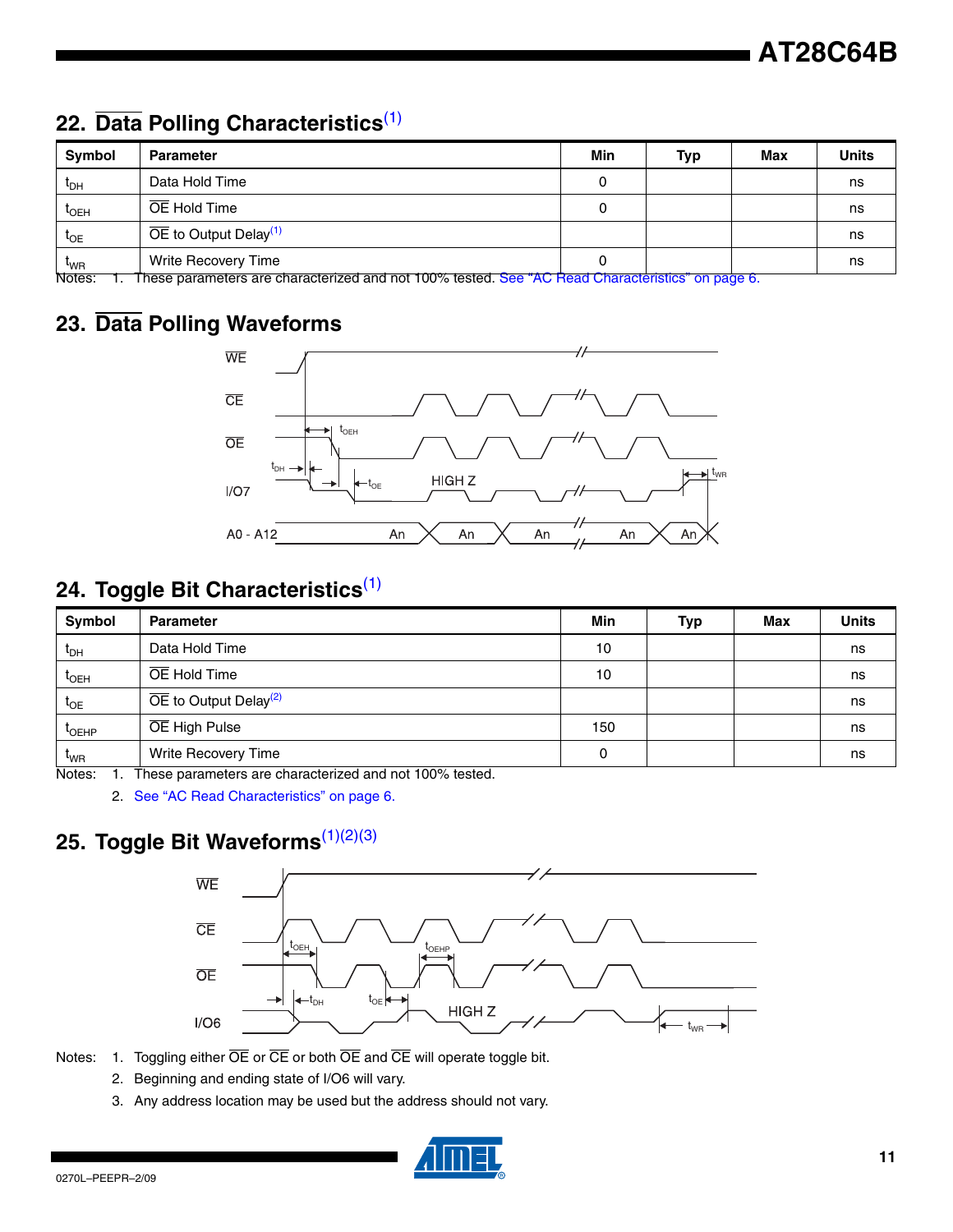

## **26. Normalized I<sub>CC</sub> Graphs**

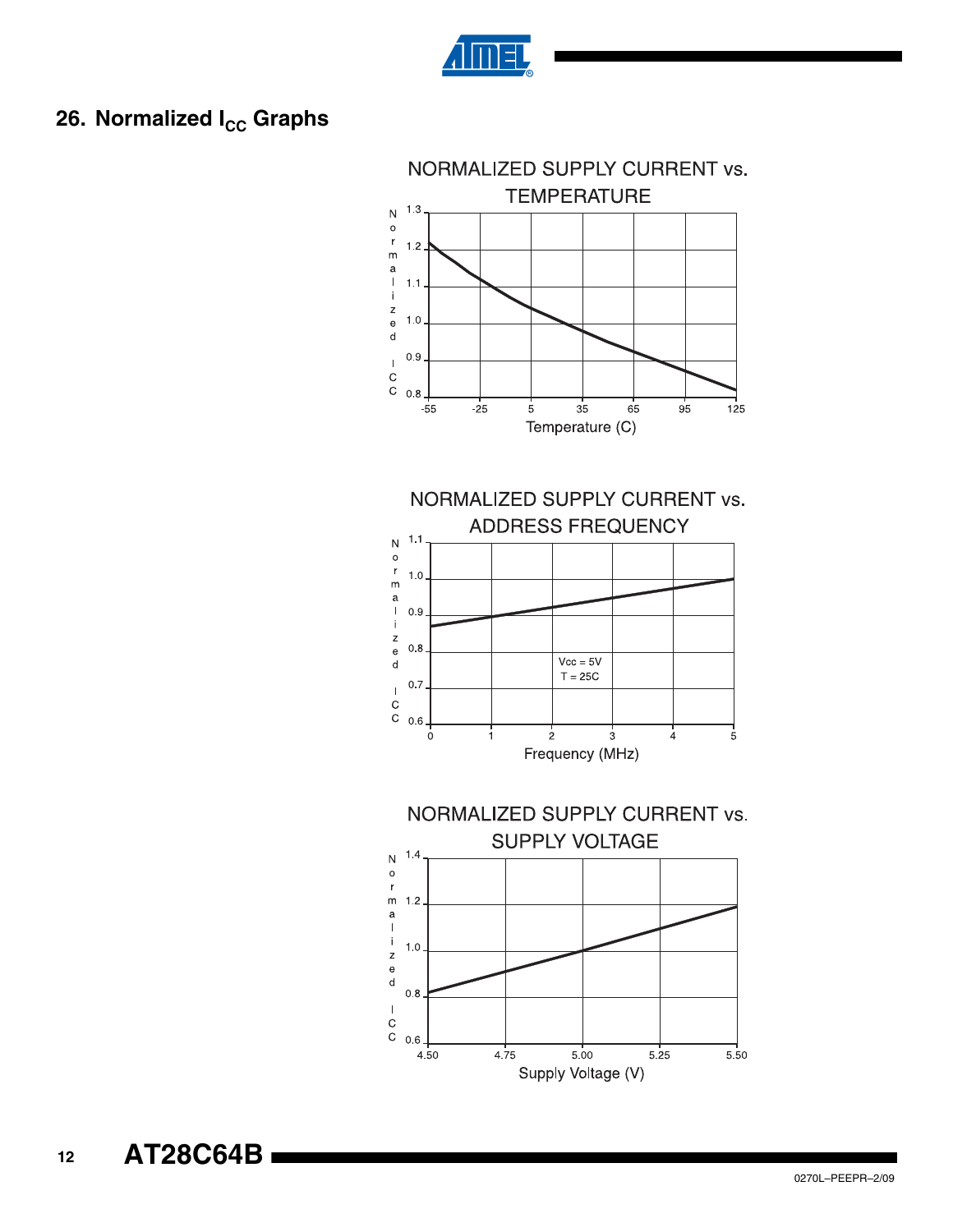## **27. Ordering Information**

#### **27.1 Green Package Option (Pb/Halide-free)**

| <sup>L</sup> ACC | $I_{\text{cc}}$ (mA) |                |                      |            |                                     |
|------------------|----------------------|----------------|----------------------|------------|-------------------------------------|
| (ns)             | <b>Active</b>        | <b>Standby</b> | <b>Ordering Code</b> | Package    | <b>Operation Range</b>              |
|                  |                      |                | AT28C64B-15JU        | 32J        |                                     |
| 150              | 40                   | 0.1            | AT28C64B-15SU        | <b>28S</b> | Industrial                          |
|                  |                      |                | AT28C64B-15TU        | 28T        | (-40 $\degree$ C to 85 $\degree$ C) |
|                  |                      |                | AT28C64B-15PU        | 28P6       |                                     |

#### **27.2 Die Products**

Contact Atmel Sales for die sales options.

| Package Type |                                                              |
|--------------|--------------------------------------------------------------|
| 32J          | 32-lead, Plastic J-leaded Chip Carrier (PLCC)                |
| <b>28P6</b>  | 28-lead, 0.600" Wide, Plastic Dual Inline Package (PDIP)     |
| <b>28S</b>   | 28-lead, 0.300" Wide, Plastic Gull Wing Small Outline (SOIC) |
| 28T          | 28-lead, Plastic Thin Small Outline Package (TSOP)           |

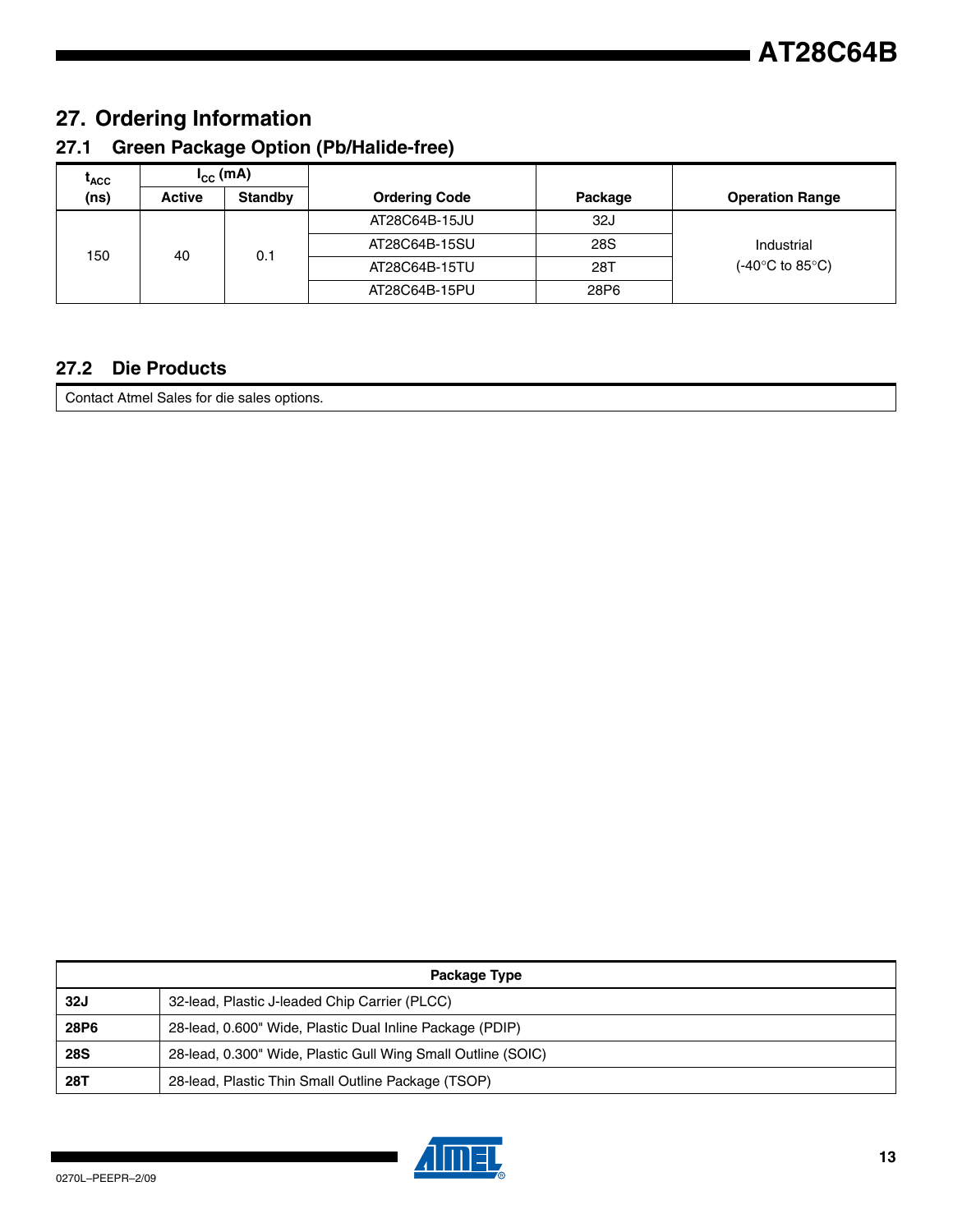

## **28. Packaging Information**

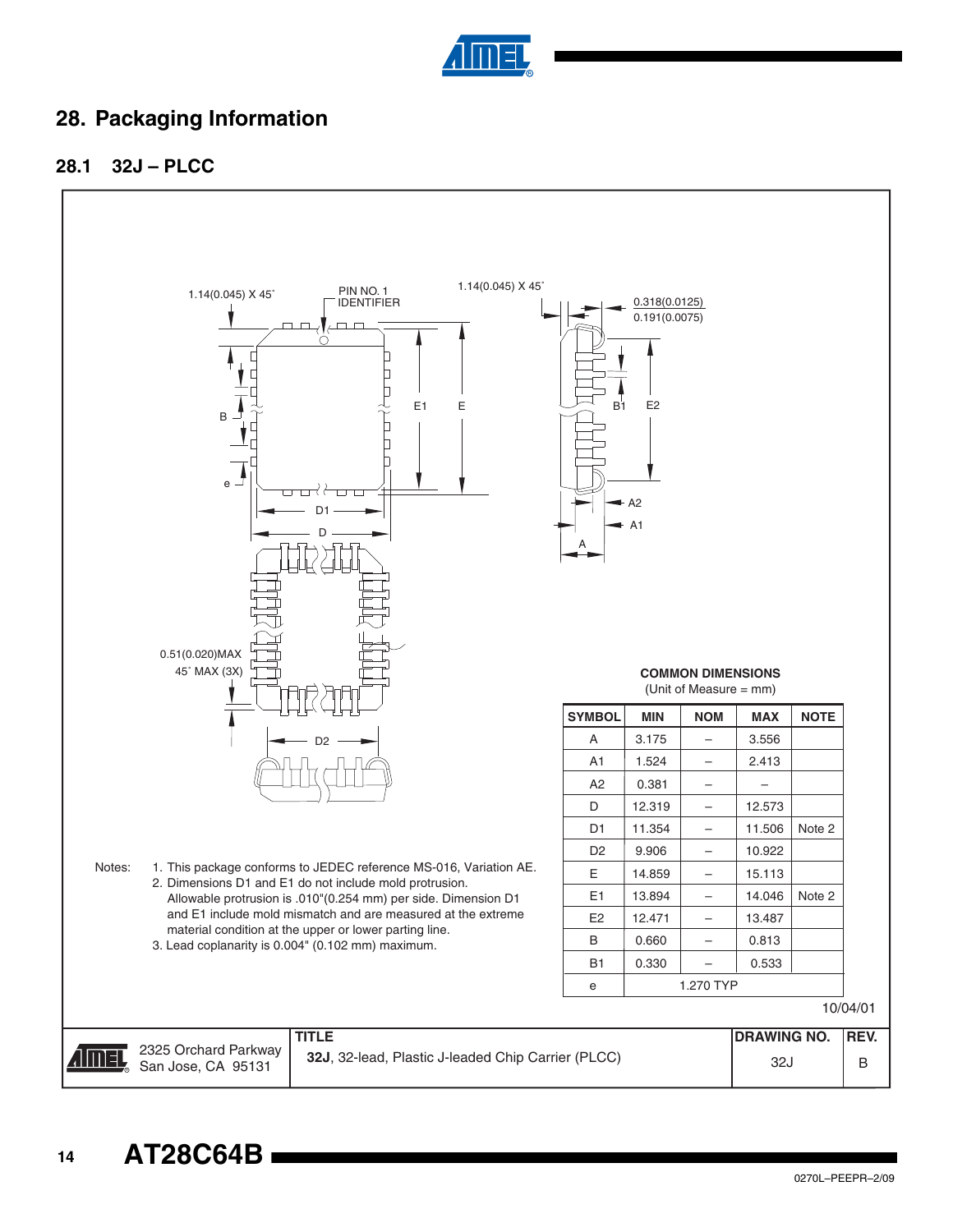#### **28.2 28P6 – PDIP**



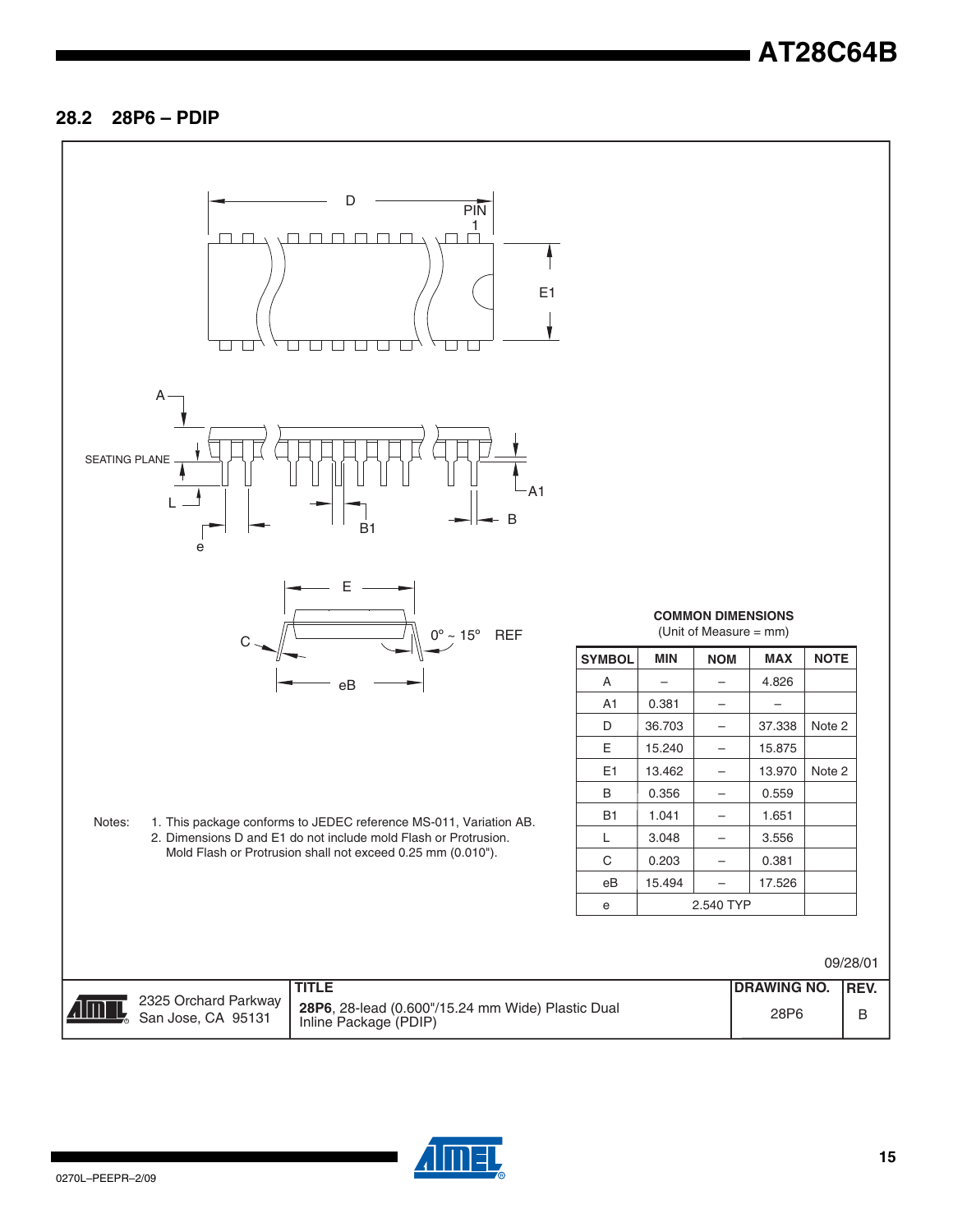

#### **28.3 28S – SOIC**

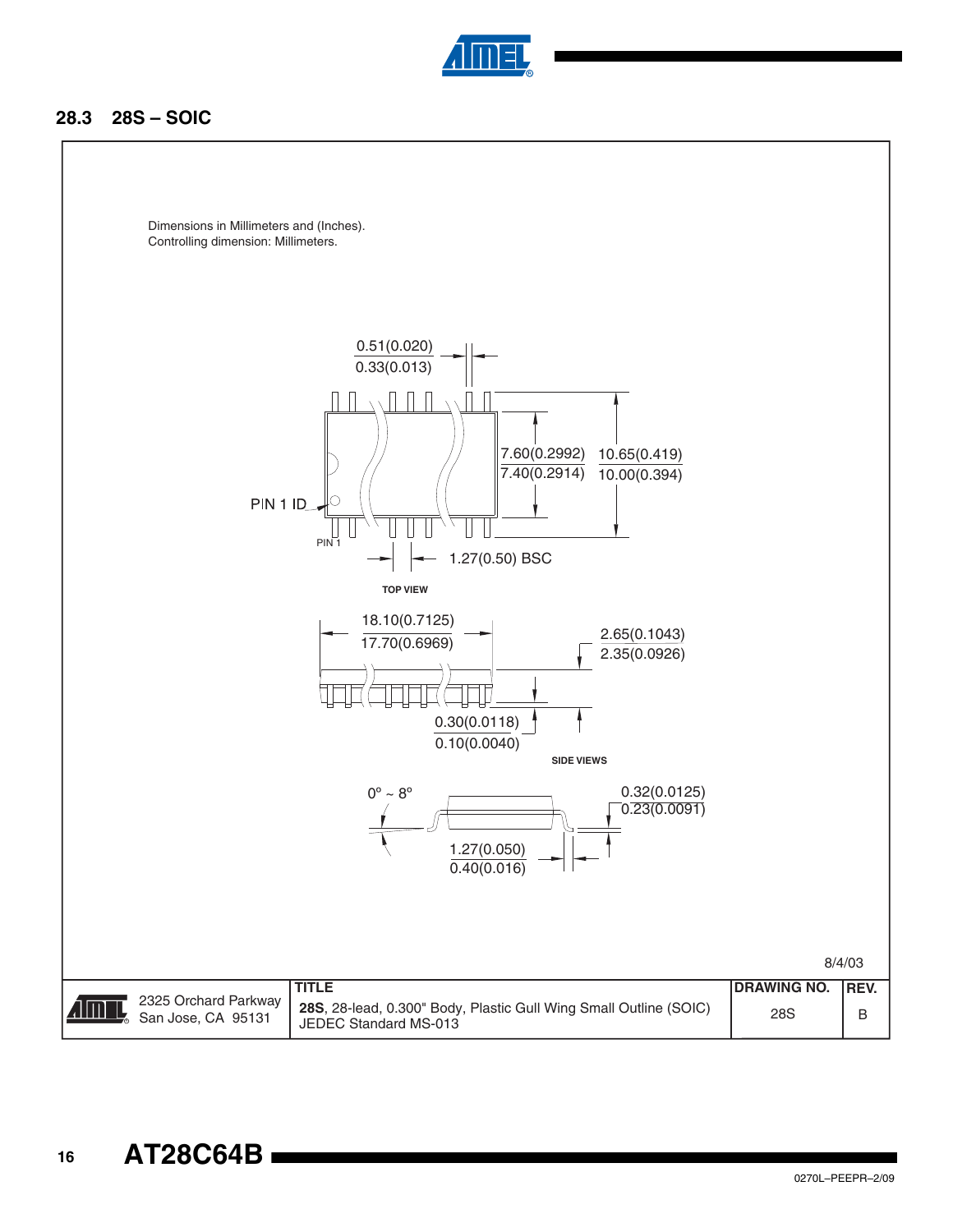#### **28.4 28T – TSOP**